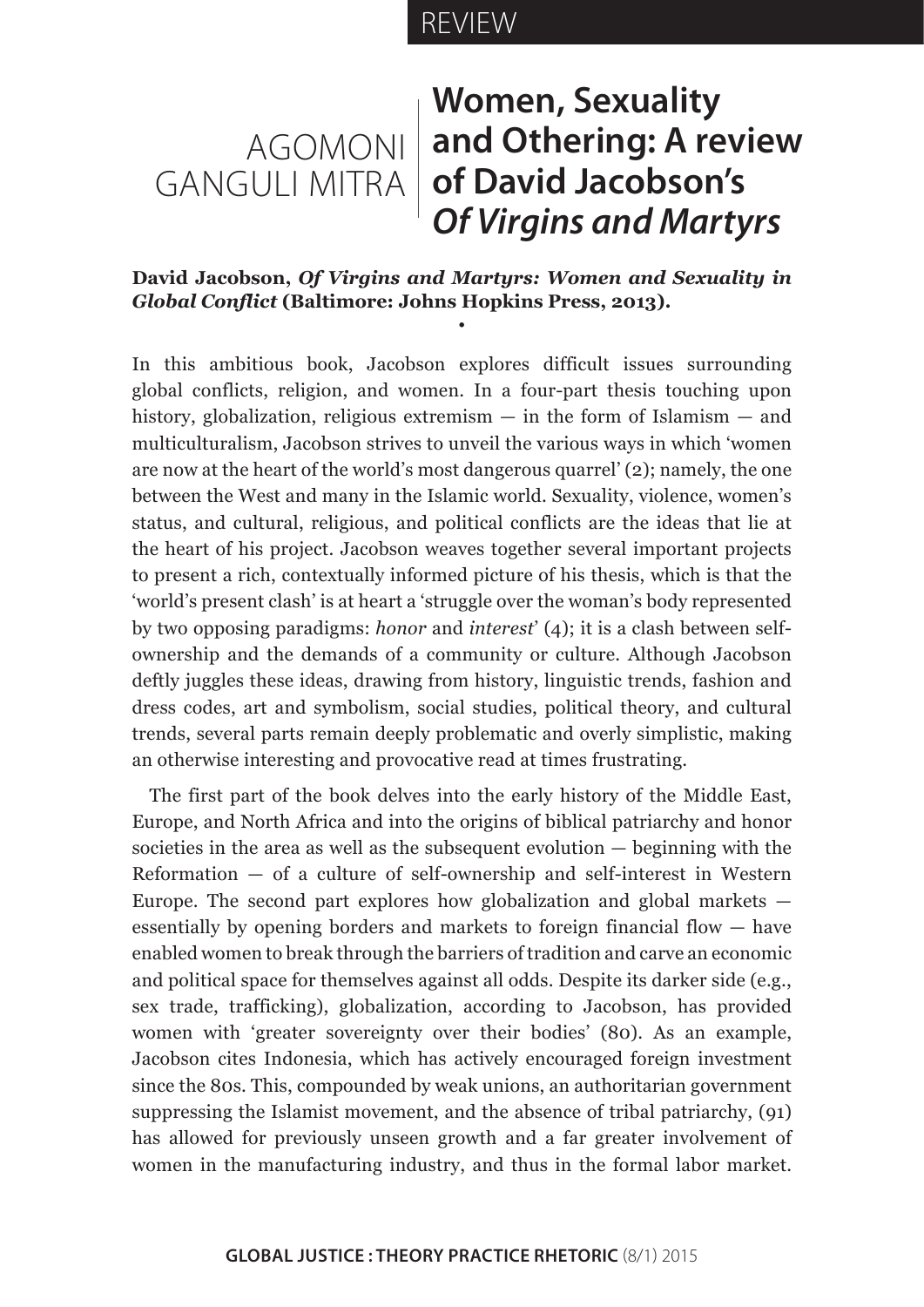In a more controversial example, Jacobson talks of *jineteras* (85), who are involved in a form of relatively highly paid sex tourism, although the author differentiates this activity from traditional forms of prostitution in other parts of the world. In the third part, through an exploration of the fundamentalist and extremist backlash to globalization, Jacobson unveils a tool, the Tribal Patriarchy Index  $-$  a connection between tribal patriarchic characteristics and violence — to explain and measure violent Islamist extremism (which he carefully distinguishes from the larger, global Muslim community). In the final part of the book, Jacobson examines contemporary multicultural Europe, with special attention to Britain and France. He argues that the French model of integration is superior to that of Britain because it allows for a lower incidence of radicalism and better educational and economic integration. Here the Tribal Patriarchy Index is once again put to use to measure religious extremism among second- and third-generation immigrants. Although in both countries there is a significant difference between the first- and second-generation immigrants, where women (and young girls) are outpacing their male counterparts in higher education (171), the trend appears to be greater in France. This, the author believes, lies at least in part in the different models of integration. That, despite the usual academic criticism of the French ban on the hijab, niqab, and burqa (a statement of body politics), for example, France's national identity is one in which '[r]eligion accommodates itself to the state and the secular nation, not vice-versa' (176), leading to more assimilation, compared to the UK's traditional emphasis on multiculturalism. Here too Jacobson notes a significant relationship between tribal patriarchy and religiously motivated violence (184), and drawing from this and other forms of data (surveys, crime records, etc.), he argues that the French model of assimilation (to a secular state) offers better prospects than the British multiculturalism, which seems to result in greater 'disenchantment from the surrounding society' (187).

There is no doubt that Jacobson's ability to draw upon facts and numbers with the same ease as historical, political, and legal anecdotes, as well as cultural and linguistic trends, makes for an interesting and thought-provoking read. I have, however, several points of contention with his analyses and interpretations.

The first and perhaps lesser concern is one of building the thesis as a conflict between honor and interest, which is compounded by the fact that culture and tradition are only two of many influences on women's freedoms. Women's status around the world is as much an issue of economic freedom as it is of culture. As Amartya Sen and others have extensively shown, women working outside the home, and who have an independent income, tend to have a better social standing in the household and in society.<sup>1</sup> Jacobson does devote many

<sup>1</sup> Amartya Sen, *Development as Freedom* (Oxford: OUP, 1999), p. 191.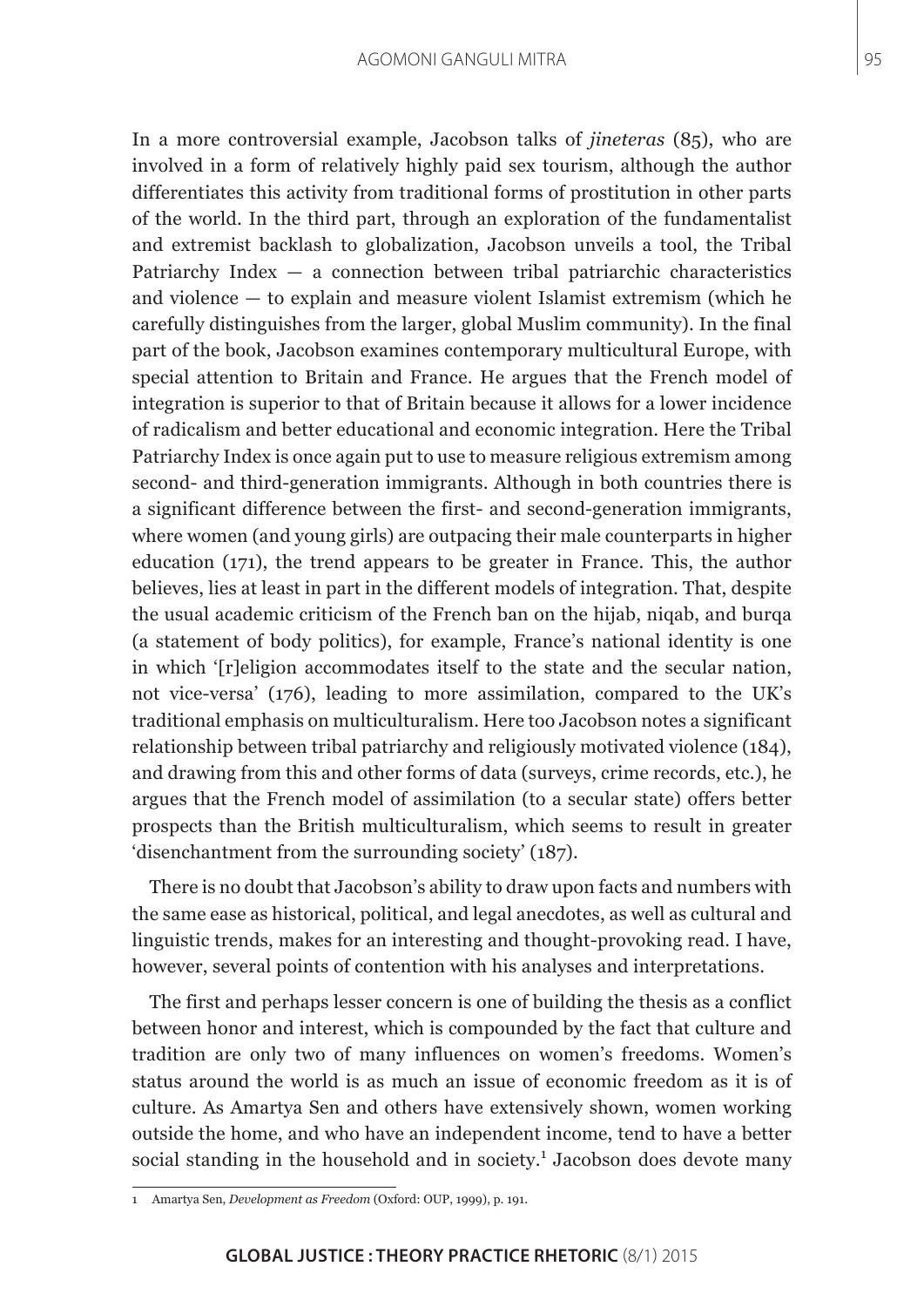#### **WOMEN, SEXUALITY AND OTHERING: A REVIEW** 96 **OF DAVID JACOBSON'S** *OF VIRGINS AND MARTYRS*

pages to discussing the educational and employment status of immigrant women in Britain and France. He therefore clearly recognizes the importance of the economic, educational, and political aspects of the discussion. However, although Jacobson presents how globalization has helped women, he fails to show the ways in which it has harmed them. Globalization has also increased inequality in many sectors, and women have suffered in great measure as a result. For example, women working in sweatshops or as contract workers for multinational garment companies often work under terrible conditions and are poorly paid, raising issues of gender justice and exploitation.<sup>2</sup> This in itself could have provided an interesting counterpoint to the initially posited honor– interest paradigm.

My central worry with Jacobson's book, however, is in his treatment of culture and in a cluster of problems that includes stereotyping, false dichotomies, and a mild form of cultural imperialism. The first of these problems revolves around a lack of serious attention to diversity and complexity. From early on in the book, Jacobson seems to treat societies and cultures as homogenous entities, with a specific, overarching identity. True, 'honor' and 'interest' are crucial concepts in understanding attitudes toward women and their bodies, but Jacobson, while lightly touching upon various other influences, often fails to portray the complex ways in which cultural, political, and economic trends and institutions interweave to uphold and obstruct women's interests. To illustrate my points, let me use an example from a different cultural, religious, and political context: sex selection and preference for the male child in some Hindu communities in India, a particularly poignant and worrying example of discrimination and oppression against girls and women. True, preference for the male child has roots in tradition, customs, and rituals; in the tradition of giving and expecting a dowry; and in the concept of honor, closely associated with the sexual purity of young women. However, the prevalence of sex selection in many parts of India has increased with development and modernity, contrary to expectations. This is because rather than arising solely from the confluence of traditional mentality and poverty as is often thought, preference for the male child as we see it today is the result of multiple factors, including a lack of access to formal employment, a decrease in fertility, an increased status aspiration and consumerism in the political economy of marriage, and expensive dowries in urban culture.<sup>3</sup> Just as importantly, some the strongest and most critical voices against son preference

<sup>2</sup> I. M. Young, 'Responsibility and Global Justice: A Social Connection Model,' *Social Philosophy and Policy* 23/1 (2006), 102–130.

<sup>3</sup> Rajeswari Sunder Rajan, 'Children of the State? Unwanted Girls in Rural Tamil Nadu,' in Rajeswari Sunder Rajan (ed.), *The Scandal of the State: Women Law and Citizenship in Postcolonial India* (Durham and London: Duke University Press, 2003), p. 192.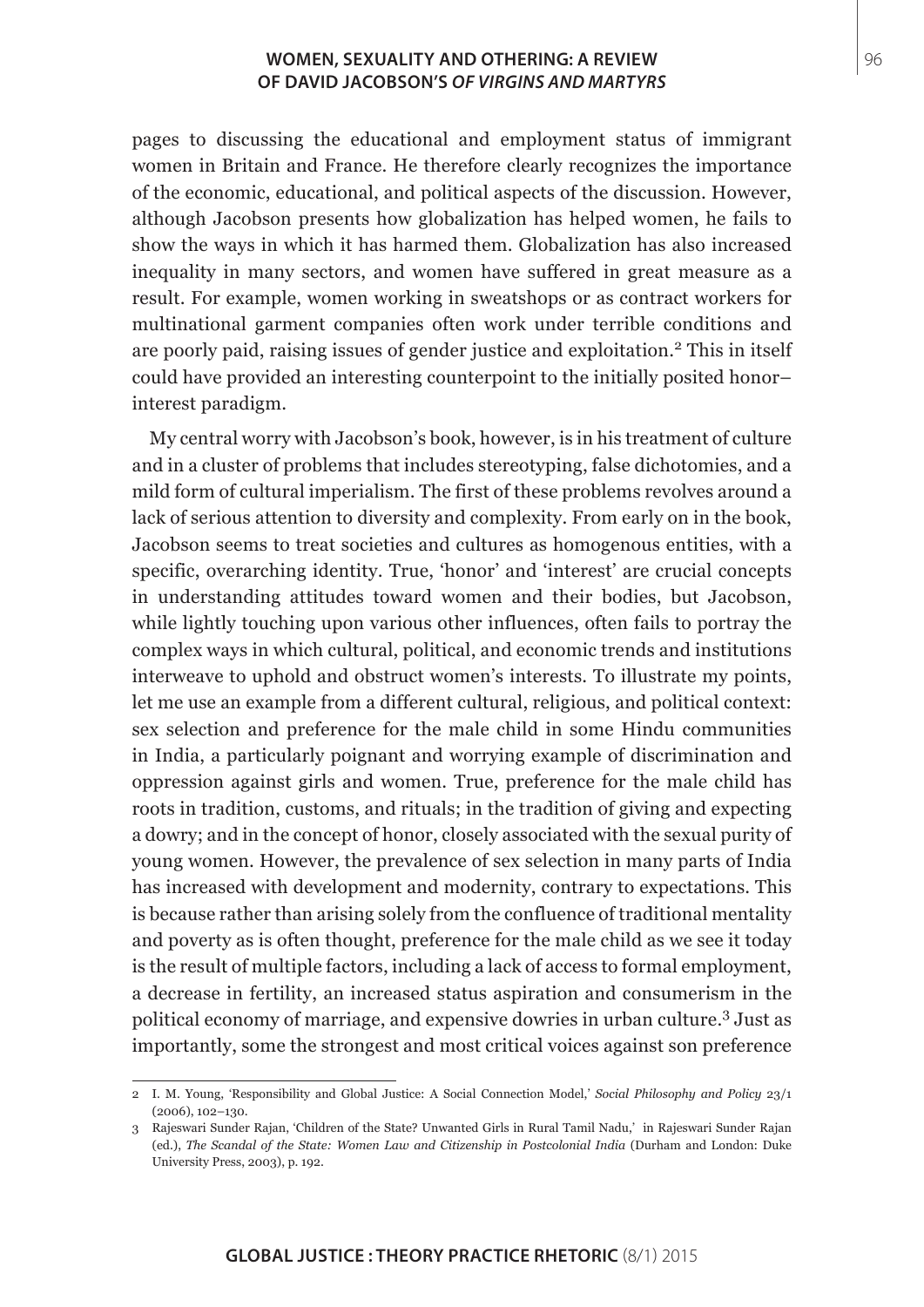also come from within the cultures in which such attitudes and practices are prevalent. Describing the conflict between so-called traditional, homogenous cultures and supposedly modern, and equally homogenous ones can be deeply misguided. I believe that Jacobson makes a similar mistake in heavily relying on contrasting cultures based on honor and those based on interest. Despite the frequent absence of legal and institutional provisions to empower them, the fact that women continue to negotiate and construct their own space among power hierarchies should have received greater treatment. In a book about women and sexuality in contemporary conflicts, the voices of women remain in the margins, and Jacobson's thesis remains incomplete without seriously addressing the political, cultural, and academic voices of women (scarce as they may be) who live within those contexts.

It is true that contexts that Jacobson labels as 'honor societies' often instrumentalize women and their bodies for the 'great good': that of the family, community, or society. However, women in interest-based contexts, although autonomous to a much greater extent and far better protected by institutions, are also objectified. Nor are the control of sexuality, especially female sexuality, and violence against women absent from high-income, industrialized, and Western countries. Although Jacobson addresses most cultural characteristics relatively subtly, in the early pages of the book, he often presents his concerns as an 'us' versus 'them' conundrum. In his story, Western societies (almost too simplistically) play the role of the evolved and civilized protagonists (e.g., the Netherlands), whereas others are portrayed as essentially backwards. A greater treatment of topics such as date rapes, campus rapes, domestic violence in Europe and North America, and transnational gender movements such as SlutWalk would have enriched the thesis considerably.

A final, related concern is that of cultural imperialism, or echoes of it. Upon closing the book, the reader comes away with an uneasy feeling that although the author addresses carefully, and at length, the patriarchal norms underlying Islamist radicalism, he ignores the political dynamics that sometimes reinforce the plight of oppressed Muslim women. There is little treatment of how Western societies such as the United States have used women's interests and bodies as a battleground, especially in justifying aspects of the War on Terror or the war in Afghanistan. In an essay<sup>4</sup> that is now a classic in the field of gender and cultural studies, Abu-Lughod has astutely pointed out the ways in which the plight of Afghan women (used as an important justification for military intervention) bore important parallels to the discourse held by imperialists and

<sup>4</sup> Lila Abu-Lughod, 'Do Muslim Women Really Need Saving?' *American Anthropologist* 104/3 (September 2002), 783-790.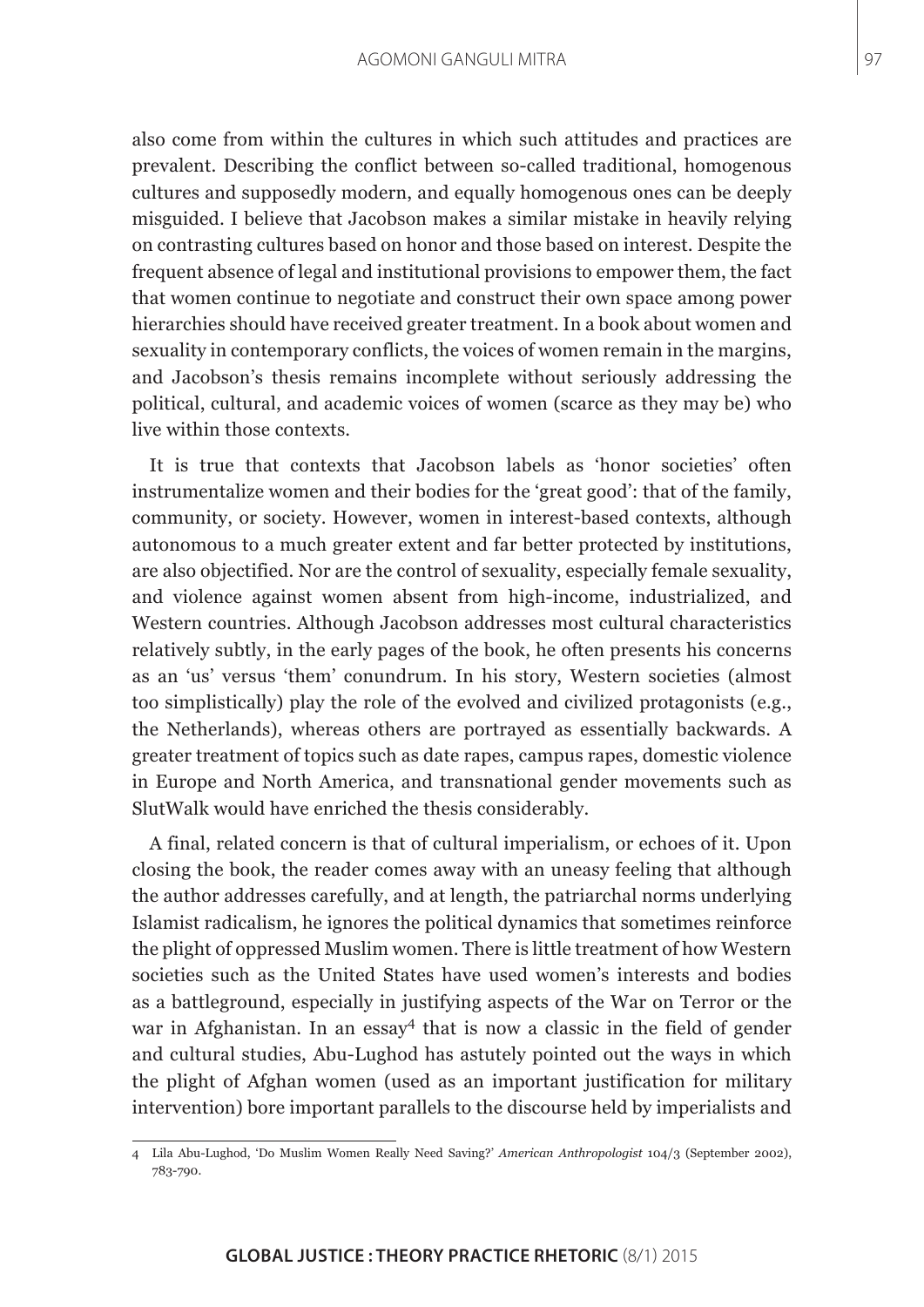### **WOMEN, SEXUALITY AND OTHERING: A REVIEW**  98 **OF DAVID JACOBSON'S** *OF VIRGINS AND MARTYRS*

missionaries (about child marriage, the self-immolation of widows, the veil) to justify colonial rule. Jacobson is clearly not an imperialist. Nor is his treatment of the importance of honor, for example, something that other experts would entirely dismiss. However, the reader will still find underlying symptoms of what Gayatri Spivak, back in 1988, termed 'white men saving brown women from brown men.' <sup>5</sup>

Not only that, the concepts around women's bodies, sexuality, tribal patriarchy, immigration, and radicalism are indeed so intertwined that it is sometimes difficult to understand which point the author is talking about. One way out for Jacobson from several of these problems would have been to pay greater attention to other patriarchal societies around the world, those not arising from Abrahamic religious contexts. Although he draws several short examples from countries, including Cuba, Indonesia, and India, a deeper analysis of these contexts and drawing analogies within his argumentation, rather than using these examples as vignettes, would have served him well. In fact, the emphasis on biblical patriarchy and Muslim extremism seems at odds with the apparent theme of the book. As Jacobson correctly points out, global conflicts are reflected within communities and families, but although he refers to similar issues arising within other communities, an extensive look at this phenomenon among non-Muslim communities is sorely lacking. To take one possible example, Indian history and the Indian diaspora's Hindu, Muslim, and Sikh communities could have provided interesting analogies and contrasts. There exist several painful accounts from the Indian Partition (1947) of heads of Hindu and Sikh families and villages murdering their own wives and daughters, or forcing them to commit mass suicide, to 'save' them from real and perceived violent Muslim backlash, thereby upholding not only their modesty but also, and perhaps as importantly, the honor of the community. Indeed, the stories of India's partition, rife with examples of conflicts and symbolism over women, their bodies, and sexuality, would have proven an interesting and contrasting example for Jacobson's theory on tribal patriarchy. For more contemporary examples, Jacobson could have drawn more extensively from child and forced marriages, female genital mutilation as a cultural rather than a religious practice, and surgical reconstruction of the hymen in China as compared to the same practice in the Maghreb region. Without an extensive treatment of women and sexuality in a variety of contexts, the book becomes less about women and sexuality in global conflict and more about oppressed Muslim women and the threat of radical Islam for the West.

<sup>5</sup> Abu-Lughod (2002), p. 784.